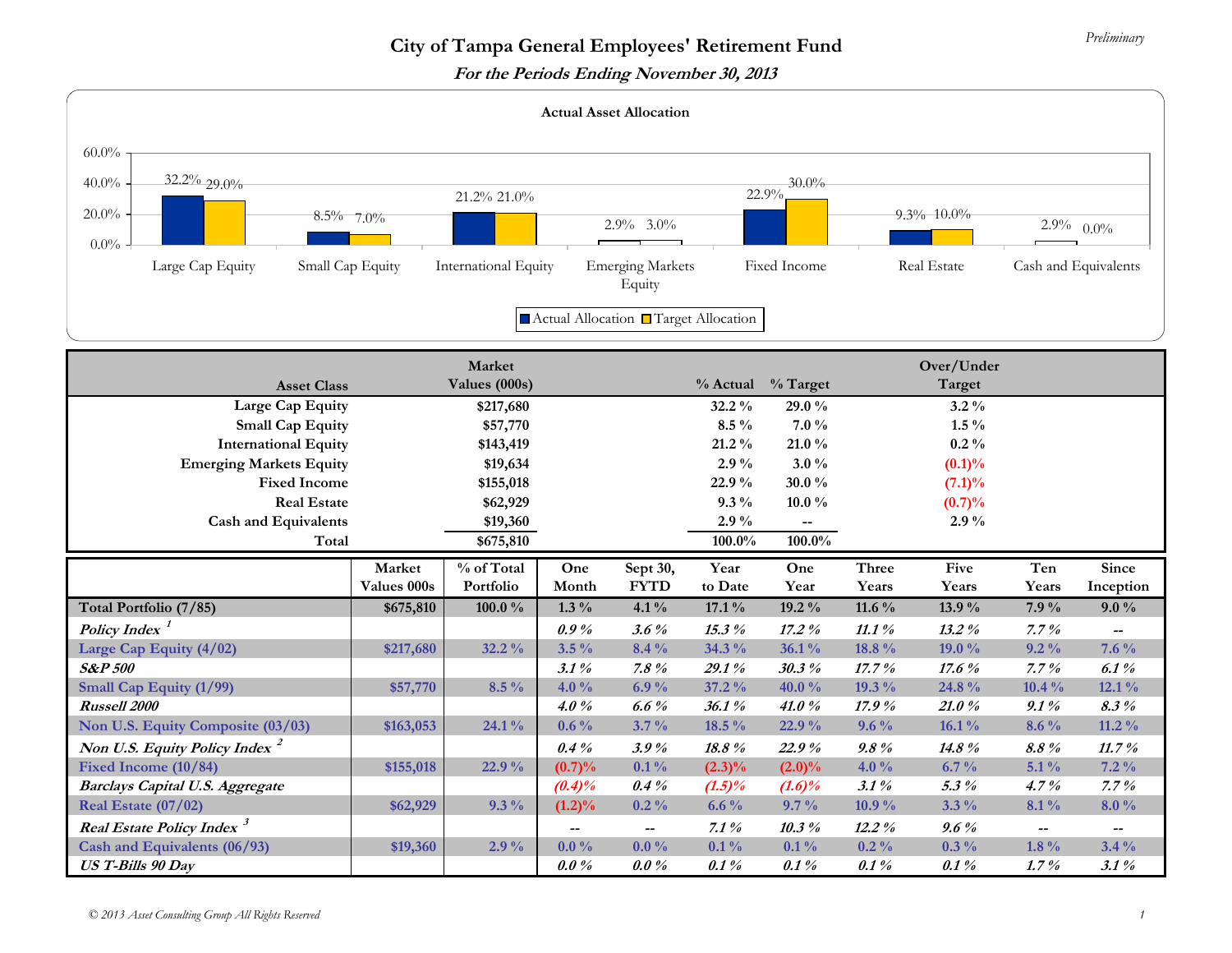## *Preliminary* **City of Tampa General Employees' Retirement Fund**

| For the Periods Ending November 30, 2013 |  |  |
|------------------------------------------|--|--|
|------------------------------------------|--|--|

|                                                         | Market      | % of Total | One       | Sept 30,                 | Year      | One       | Three                      | Five                        | Ten                      | Since                    |
|---------------------------------------------------------|-------------|------------|-----------|--------------------------|-----------|-----------|----------------------------|-----------------------------|--------------------------|--------------------------|
|                                                         | Values 000s | Portfolio  | Month     | <b>FYTD</b>              | to Date   | Year      | Years                      | Years                       | Years                    | Inception                |
| Large Cap Equity Composite (4/02)                       | \$217,680   | 32.2%      | $3.5\%$   | $8.4\%$                  | 34.3 %    | $36.1\%$  | $18.8\%$                   | 19.0 $\%$                   | $9.2\%$                  | $7.6\%$                  |
| <b>S&amp;P 500</b>                                      |             |            | 3.1%      | $7.8 \%$                 | 29.1%     | 30.3%     | $17.7\,\%$                 | 17.6%                       | 7.7%                     | 6.1%                     |
| Waddell & Reed Investment Management (12/04)            | \$110,306   | $16.3\%$   | $2.8\%$   | $8.3\%$                  | 32.4%     | 32.4%     | $17.5\%$                   | 18.0%                       | u.                       | $9.4\%$                  |
| Russell 1000 Growth                                     |             |            | $2.8\%$   | 7.4%                     | 29.8%     | 29.7%     | 17.4%                      | 20.1%                       | 7.9%                     | $8.1\,\%$                |
| Dodge & Cox Incorporated $(4/02)$                       | \$107,374   | 15.9 %     | $4.2\%$   | $8.6\%$                  | 36.0%     | 39.5 %    | 20.0%                      | 19.9 %                      | 8.8%                     | $8.2\%$                  |
| Russell 1000 Value                                      |             |            | $2.8\%$   | $7.3\%$                  | 29.3%     | 32.0%     | 18.1%                      | 16.4%                       | 8.0%                     | 6.7%                     |
| Small Cap Equity Composite (1/99)                       | \$57,770    | $8.5\%$    | 4.0 $\%$  | 6.9%                     | 37.2 %    | 40.0%     | 19.3 %                     | 24.8 %                      | $10.4\%$                 | $12.1\%$                 |
| <b>Russell 2000</b>                                     |             |            | 4.0 %     | $6.6\%$                  | 36.1%     | 41.0%     | 17.9%                      | 21.0%                       | 9.1%                     | $8.3\%$                  |
| ClariVest Asset Management (7/07)                       | \$13,506    | $2.0\%$    | $5.5\%$   | $8.8\%$                  | 45.6 %    | 48.1%     | 20.9%                      | 22.5 %                      | цú.                      | $5.7\%$                  |
| Russell 2000 Growth                                     |             |            | 4.1%      | 6.0%                     | 40.4%     | 44.5 %    | 18.9%                      | 23.4%                       | $9.2\%$                  | 7.9%                     |
| GW Capital (3/12)                                       | \$21,980    | $3.3\%$    | $3.5\%$   | $6.5\%$                  | $30.3\%$  | 33.0%     | $\mathcal{L}_{\text{max}}$ | $\sim$                      | ÷                        | 24.0 %                   |
| Russell 2000 Value                                      |             |            | 3.9%      | 7.3%                     | 32.0%     | 37.6%     | 16.8%                      | 18.6%                       | 8.8%                     | $23.2\%$                 |
| WTC SC 2000 (1/99)                                      | \$22,284    | $3.3\%$    | $3.5\%$   | $6.3\%$                  | 39.5 $\%$ | 42.6 $\%$ | 20.7%                      | $27.7\%$                    | 12.0%                    | 11.9 $\%$                |
| Russell 2000                                            |             |            | 4.0%      | 6.6%                     | 36.1%     | 41.0%     | 17.9%                      | 21.0%                       | 9.1%                     | $8.3\%$                  |
| Non U.S. Equity Composite (3/03)                        | \$163,053   | 24.1%      | $0.6\%$   | $3.7\%$                  | $18.5\%$  | 22.9%     | $9.6\%$                    | $16.1\%$                    | $8.6\%$                  | $11.2\%$                 |
| Non U.S. Equity Policy Index <sup>2</sup>               |             |            | $0.4\%$   | 3.9%                     | $18.8\%$  | 22.9%     | $9.8\%$                    | 14.8%                       | $8.8~\%$                 | 11.7%                    |
| Mercator International Fund (4/03)                      | \$59,001    | $8.7\%$    | $0.5\%$   | 4.3 $\%$                 | 24.6 %    | 30.8%     | $9.8\%$                    | $13.1\%$                    | $8.9\%$                  | $11.4\%$                 |
| Fisher Investments (7/03)                               | \$63,647    | $9.4\%$    | $1.9\%$   | $4.2\%$                  | $22.3\%$  | $25.3~\%$ | 11.5 $\%$                  | 17.4 %                      | 8.9%                     | $10.3\%$                 |
| <b>MSCI EAFE</b>                                        |             |            | $0.8\%$   | $4.2\%$                  | 21.5%     | 25.4%     | 11.0%                      | 13.9%                       | 8.0%                     | 9.4%                     |
| <b>MSCI EAFE Value</b>                                  |             |            | 0.7%      | 4.9%                     | 21.9%     | 26.9%     | 11.4 %                     | 13.6%                       | 8.1%                     | 11.5 %                   |
| <b>MSCI EAFE Growth</b>                                 |             |            | 0.9%      | $3.5\%$                  | 21.0%     | 23.9%     | $10.5\%$                   | 14.3%                       | 7.9%                     | Ξ.                       |
| Victory Capital Management (10/08)                      | \$20,772    | $3.1\%$    | $0.2\%$   | $2.1\%$                  | $16.7\%$  | $19.5\%$  | $8.4\%$                    | 14.4 %                      | 44                       | $7.3\%$                  |
| <b>MSCI EAFE SMID</b><br><b>Emerging Markets Equity</b> |             |            | $0.2\%$   | 3.1%                     | 23.9%     | 28.5%     | 11.4%                      | 16.9%                       | $9.3\%$                  | 9.6%                     |
| Aberdeen Asset Management (6/08)                        | \$19,634    | $2.9\%$    | $(2.9)\%$ | $1.5\%$                  | $(4.0)\%$ | $1.1\%$   | 4.8 %                      | 21.9%                       | 4                        | $6.8\,\%$                |
| <b>MSCI</b> Emerging Markets                            |             |            | $(1.5)\%$ | 3.4%                     | (0.9)%    | 4.0%      | 1.0%                       | 17.2%                       | 12.5%                    | (0.4)%                   |
| Fixed Income Composite (10/84)                          | \$155,018   | 22.9%      | (0.7)%    | $0.1\%$                  | $(2.3)\%$ | $(2.0)\%$ | 4.0 $\%$                   | 6.7 $\%$                    | $5.1\%$                  | $7.2\%$                  |
| <b>Barclays Capital U.S. Aggregate</b>                  |             |            | $(0.4)\%$ | $0.4\%$                  | $(1.5)\%$ | $(1.6)\%$ | 3.1%                       | 5.3%                        | 4.7%                     | 7.7%                     |
| Taplin, Canida & Habacht (3/97)                         | \$57,301    | $8.5\%$    | $(0.3)\%$ | $0.7\%$                  | $(1.5)\%$ | $(1.5)\%$ | $4.3\%$                    | $7.4\%$                     | $5.3\%$                  | $6.2\%$                  |
| <b>Barclays Capital U.S. Aggregate</b>                  |             |            | $(0.4)\%$ | $0.4\%$                  | $(1.5)\%$ | $(1.6)\%$ | 3.1%                       | 5.3%                        | 4.7%                     | $5.8 \%$                 |
| State Street Global Advisors (6/03)                     | \$54,178    | $8.0\%$    | $(0.4)\%$ | $0.4\%$                  | $(1.5)\%$ | $(1.6)\%$ | $3.1\%$                    | $5.5\,\%$                   | 4.8%                     | 4.5 $\%$                 |
| <b>Barclays Capital U.S. Aggregate</b>                  |             |            | (0.4)%    | $0.4\%$                  | $(1.5)\%$ | $(1.6)\%$ | 3.1%                       | 5.3%                        | 4.7%                     | 4.4%                     |
| Brandywine (2/12)                                       | \$43,539    | $6.4\%$    | $(1.6)\%$ | $(1.0)\%$                | $(4.3)\%$ | $(3.0)\%$ | ц.                         | $\mathcal{L}_{\mathcal{F}}$ | $\overline{\phantom{a}}$ | $2.4\%$                  |
| Citigroup World Govt Bond                               |             |            | (1.1)%    | (0.2)%                   | $(3.1)\%$ | $(4.0)\%$ | $2.2\%$                    | 3.9%                        | $4.7\%$                  | $(1.6)\%$                |
| Real Estate Composite (7/02)                            | \$62,929    | $9.3\%$    | $(1.2)\%$ | $0.2\%$                  | $6.6\%$   | $9.7\%$   | 10.9%                      | $3.3\%$                     | $8.1\%$                  | $8.0\%$                  |
| Real Estate Policy Index <sup>3</sup>                   |             |            | --        | $\overline{\phantom{a}}$ | $7.1\,\%$ | $10.3\%$  | 12.2%                      | 9.6%                        | $\overline{\phantom{a}}$ | $\overline{\phantom{a}}$ |
| Private Real Estate Composite (6/04)                    | \$3,472     | $0.5\%$    | $2.7\%$   | $4.3\%$                  | $16.2\%$  | 17.8 %    | 13.3 %                     | $(10.3)\%$                  | $\overline{\phantom{a}}$ | (2.9)%                   |
| <b>UBS Global Asset Management (9/00)</b>               | \$30,592    | 4.5 $\%$   | --        | $\rightarrow$            | $8.0\%$   | $10.1\%$  | 11.7 $\%$                  | $2.2\%$                     | 7.9%                     | $8.0\%$                  |
| $NFI$ ODCE (net) <sup><math>\frac{4}{3}</math></sup>    |             |            | --        | $\overline{\phantom{a}}$ | $9.6\%$   | 11.9%     | 13.2%                      | $(0.3)\%$                   | 6.1%                     | $6.3\%$                  |
| <b>CBRE Clarion (7/09)</b>                              | \$28,865    | 4.3 $\%$   | $(3.0)\%$ | $(0.0)\%$                | 4.0 $\%$  | $8.3\%$   | $9.9\%$                    | ÷                           | 4                        | 16.1%                    |
| <b>FTSE EPRA/NAREIT</b>                                 |             |            | $(3.4)\%$ | (0.7)%                   | 4.2 %     | 8.2%      | $10.3\%$                   | 18.2%                       | $-$                      | 16.8%                    |
| Cash and Equivalents (6/93)                             | \$19,360    | $2.9\%$    | $0.0\%$   | $0.0\%$                  | $0.1\%$   | $0.1\%$   | $0.3\%$                    | $0.3\%$                     | $1.8\%$                  | $3.4\%$                  |

Dates reflect the first full month of performance.

1 The Policy Index consists of 30% Barclays Capital U.S. Aggregate, 18% MSCI EAFE, 29% Russell 1000, 7% Russell 2000, 3% MSCI EAFE SMID, 3% MSCI Emerging Markets, 5% NFI ODCE (net) and 5% FTSE EPRA/NAREIT. Prior to August consisted of 30% Barclays Capital U.S. Aggregate, 18% MSCI EAFE, 32% Russell 1000, 8% Russell 2000, 3.5% MSCI EAFE Small Cap, 3.5% MSCI Emerging Markets, and 5% NFI ODCE (net).

2 The Non U.S. Equity Policy Index consists of 75% MSCI EAFE, 12.5% MSCI EAFE SMID, and 12.5% MSCI Emerging Markets Index.

3 The Real Estate Policy Index consists of 50% NFI ODCE (net) and 50% FTSE EPRA/NAREIT Developed Real Estate Index.

4 UBS Global Asset Management market value and performance data and the NFI ODCE (net) index returns are as of September 30, 2013.

 *© 2013 Asset Consulting Group All Rights Reserved 2*